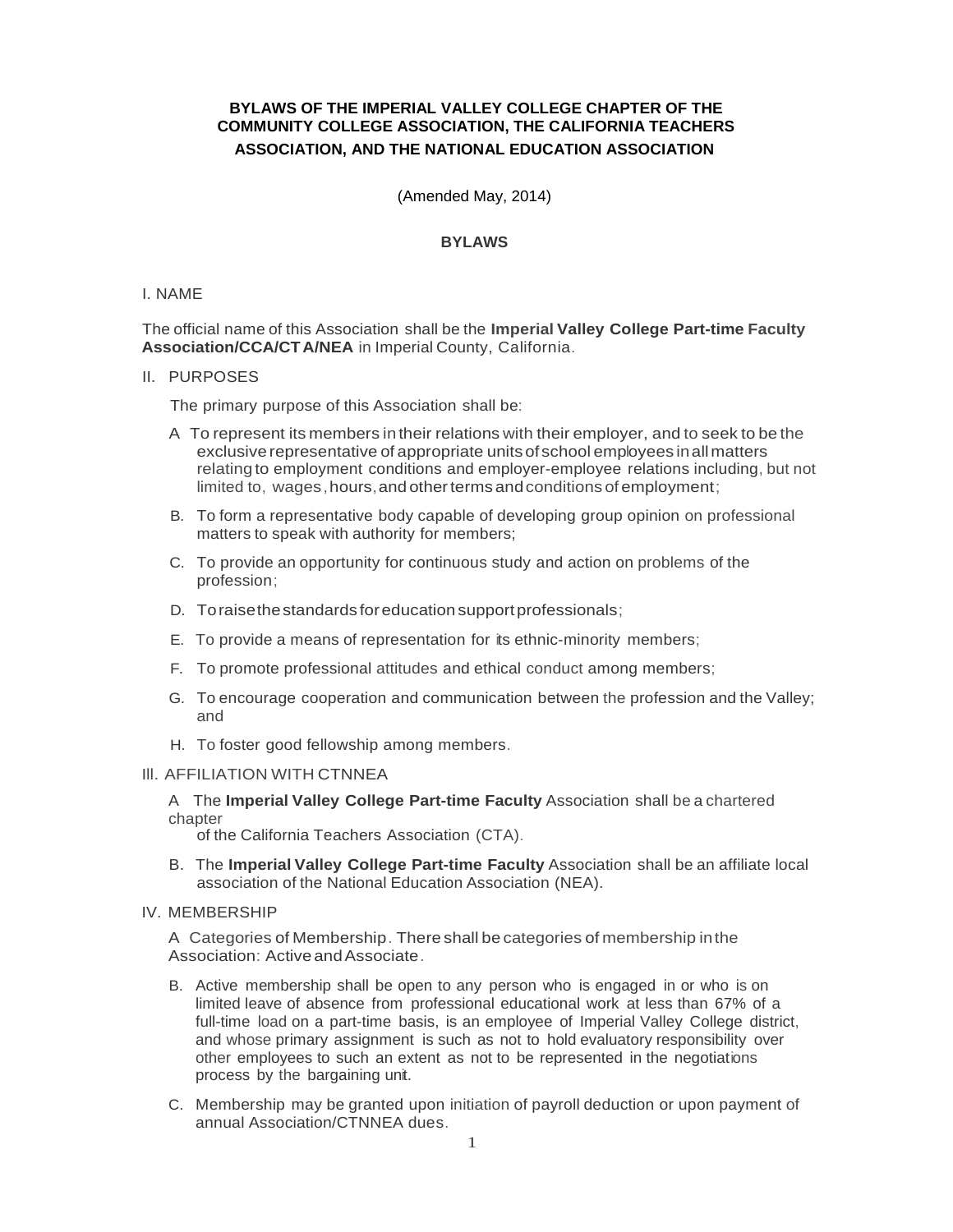- D. The right to vote and to hold elective office or appointive position within the Association shall be limited to Active members.
- E. Active members shall be eligible to vote in all elections, hold elective office or appointive position, receive special services, obtain assistance in the protection of professional and civil rights, and receive reports and publications of the Association.

F. An individual who is serving as a negotiator for a public school employer shall not be eligible for membership in the Association. An individual who is employed as full-time faculty at Imperial Community College District shall not be eligible for membership in the Association.

- G. Active members shall adhere to The Code of Ethics of the Education Profession.
- H. The rights to and privileges of membership shall not be abridged in any way because of age, sex, race, color, ethnic group, marital status, national origin or sexual orientation.
- I. No member of the Association may be disciplined without a due process hearing, which shall include the established appellate procedure.
- J. The membership year shall be that period of time from September 1 of any given calendar year through August 31 of the following calendar year, inclusive.
- K. Unless otherwise expressly provided by law, persons who tender agency fees shall have no rights or privileges within this Association.

## V. DUES, FEES, AND ASSESSMENTS

- A. The basic annual dues level for Active members, and representation fee for nonmembers represented in the bargaining unit, shall be sufficient to cover the operation expenses of the Association, the dues of CCA, CTA, and the dues of NEA.
- B. The Association's portion of the basic annual dues, and the representation fee for non-members, shall be established by action of the active membership of the Association at the last regular meeting of the school year.
- C. The Association shall apportion any negotiated representation fee or organizational security fee on the same percentage basis as the full Association/CCNCTNNEA dues.
- D. Membership shall be continuous after initial enrollment until delinquent or until a change in professional status shall make the member ineligible for membership. If by October 31 of any calendar year a member has neither paid the established annual membership dues for the current membership year, nor made satisfactory arrangements for payment, then that person's membership shall be considered delinquent and the name dropped from the rolls.
- VI. POLICY-MAKING BODY
	- A. The policy-making body of this Association shall be the general Active membership.
	- B. The Association shall meet a minimum of 2 times a year;the time and place of such meetings to be decided by the Executive Board.
	- C. Special meetings of the Association may be called by the President or by petition containing the signatures of twenty percent (20%) of the Active membership.
	- D. Special meetings of the Association shall be called for a specific purpose and no business other than that for which the meeting is called may be transacted.
	- E. Notices and agendas for all meetings shall be posted in the building(s) at least two days prior to the date of the meeting.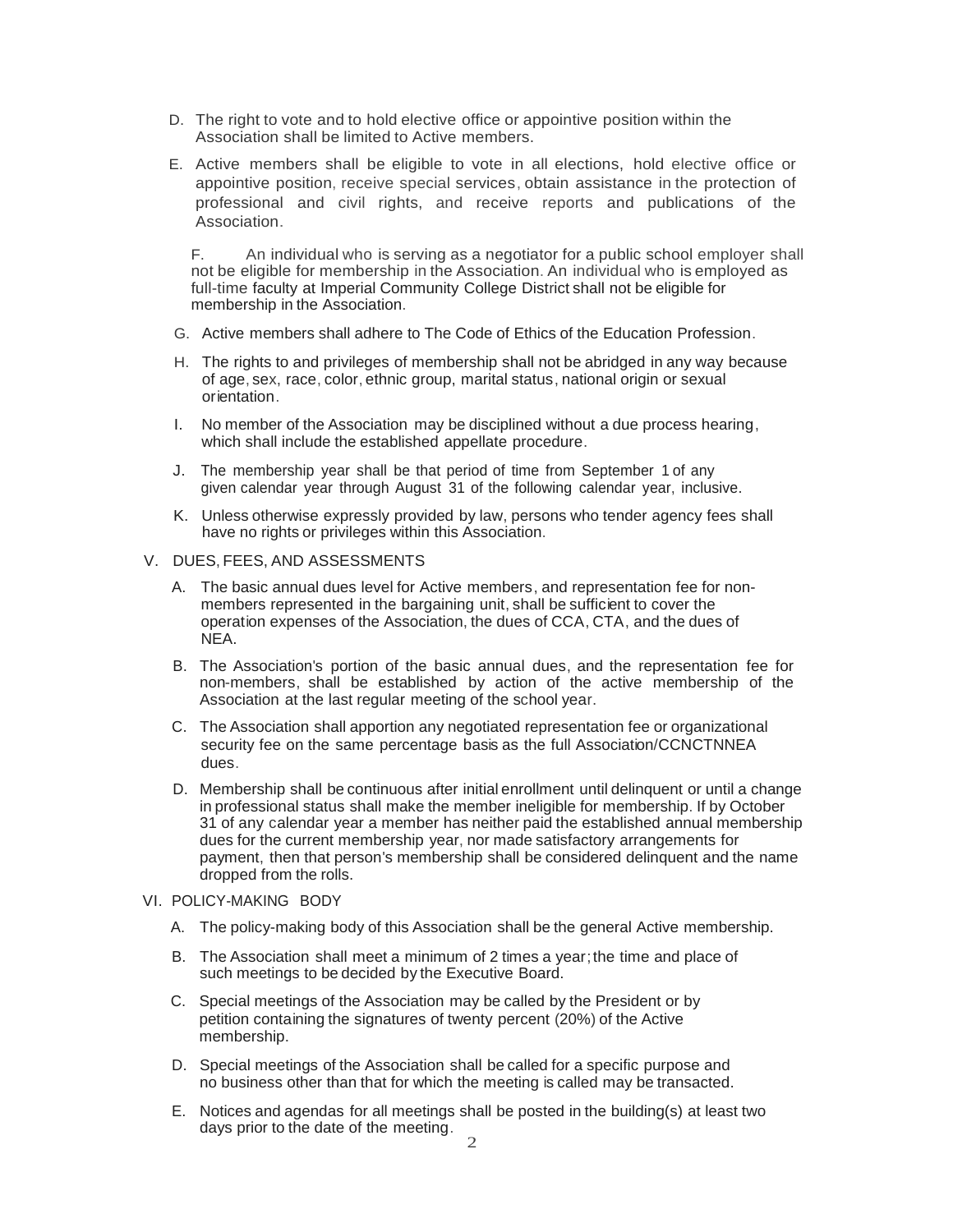- F. For emergency meetings during crisis situations, the Executive Board shall adopt procedures to notify members of the meeting dates, places, and times.
- G. A quorum for all meetings of the Association shall consist of the number of Active members present at the meeting.
- H. The budget of the Association shall be adopted by the Active membership on or before the first regular meeting of the school year.
- I. Grievance procedures shallbeapprovedbytheActive membership.

#### VII. OFFICERS

- A. The officers of the Association shall be a President, a Vice-President, a Secretary, and a Treasurer and shall comprise the Executive Board.
- B. These officers shall be and remain currently paid-up local, state, and national (Active) members as a condition for nomination to and service in their respective positions during their terms of office.
- C. These officers shall be elected by and from the Active membership of the Association. Such election shall be by open nominations and secret ballot.
- D. These officers shall be elected for a term of two (2) years, commencing on July 1 of any calendar year.
- E. A vacancy shall be deemed to exist in the case of death, resignation, or inability to serve in any of the offices of the Association. In the event a vacancy occurs in the office of the President, the Vice-President shall assume the office. In the event a vacancy occurs in the other offices, a special meeting of the Association shall be called to elect a successor.
- F. The President shall be the chief executive officer of the Association and its policy leader.

The President shall:

- 1. Preside at all meetings of the Association and the Executive Board;
- 2. Prepare the agenda for the meetings of the Association and the Executive Board;
- 3. Be the official spokesperson for the Association;
- 4. Be familiar with the governance documents of the Association, CCA. CTA,and NEA;
- 5. Appoint all chairpersons and members of committees with the approval of the Executive Board by the beginning of each school year;
- 6. Appoint the chairperson and members of the bargaining team with the approval of the Executive Board by the beginning of each school year;
- 7. Call meetings of the Association and the Executive Board;
- 8. Propose the procedures for grievance processing for ratification by the Executive Board and the Active membership of the Association;
- 9. Suggest policies,plansandactivities fortheAssociation and beheldresponsible for the progress and work of the Association;
- 10. Attend meetings of the Service Center Council of which the Association is a part; and
- 11. Attend other CCNCTNNEA meetings as directed by the membership.
- G. TheVice-President shall:
	- 1. Serve as assistant to the President in all duties of the President;
	- 2. Assume the duties of the President in the absence of the President;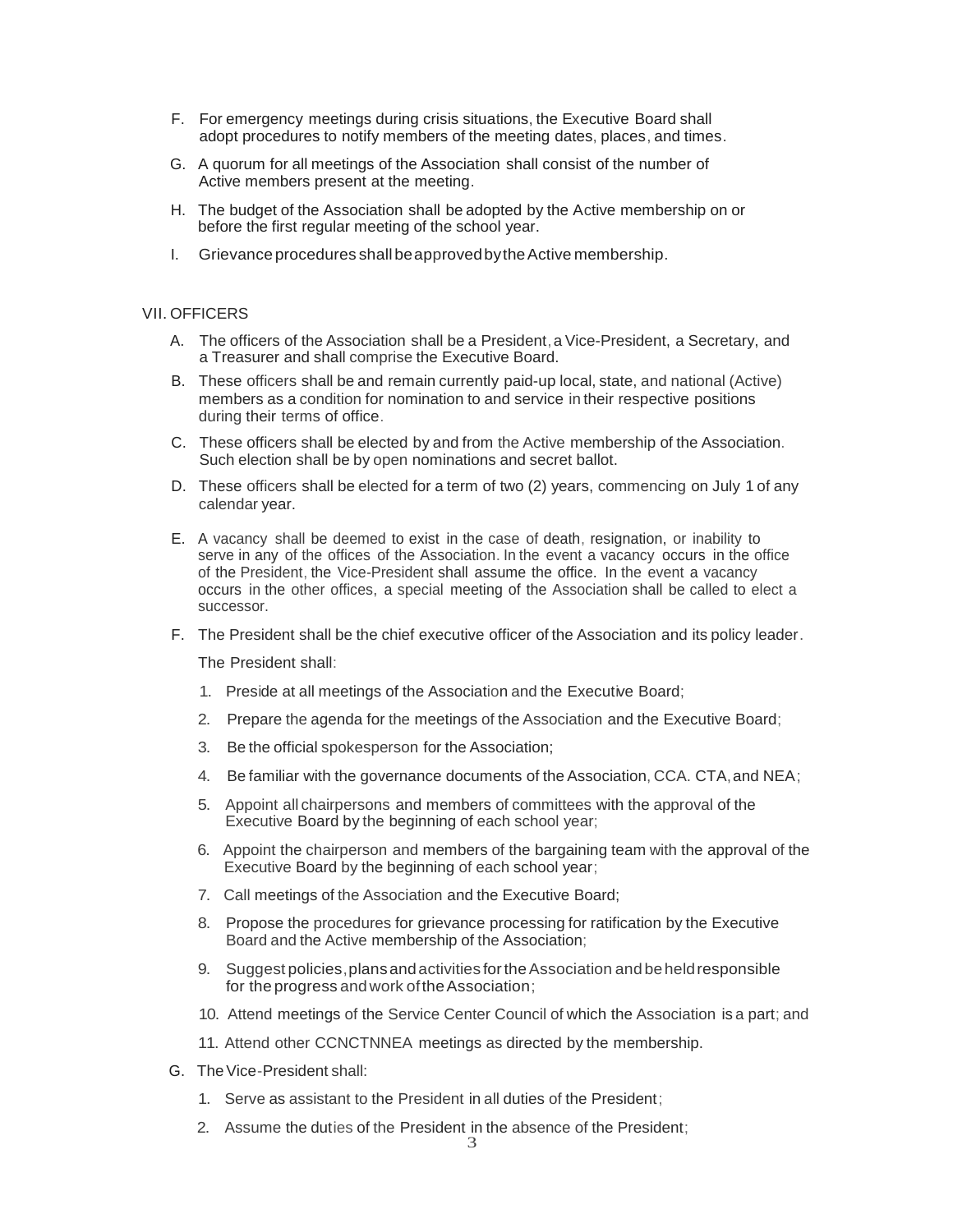- 3. Be responsible for the formation and distribution of the Association's calendar of activities; and
- 4. Serve as coordinator of committee activities at the direction of the President.
- H. The Secretary shall:
	- 1. Keep a careful and accurate record of the proceedings of each meeting, regular or special,of the Association and the Executive Board;
	- 2. Be responsible for the distribution of minutes, notice of meetings, and agendas for all meetings to the members;
	- 3. Maintain an accurate roster of the membership of the Association and of all committees; and
	- 4. Carry on the correspondence pertaining to the affairs of the Association as directed by the President.
- I. The Treasurer shall:
	- 1. Receive all funds belonging to the Association and be responsible for their safekeeping and accounting;
	- 2. Pay out such funds upon orders of the President;
	- 3. Provide a written report on the financial status of the Association at each Association and at each Executive Board meeting;
	- 4. Be responsible for an annual audit of the books of the Association and distribute a summary of this audit to the membership; and
	- 5. Be responsible for submitting membership and financial reports to CCA, CTA, NEA, and other agencies as required by law.

## VIII. EXECUTIVE BOARD

- A. The Executive Board shall be composed of the **elected** officers of the Association and *may* include two (2) members elected at large from the Active membership, as long as this complies with the "one-person -one-vote" rule.
- B. All members of the Executive Board shall be and remain currently paid-up local, state, and national (Active) members as a condition for nomination to and service in this position.
- C. The at-large members of the Executive Board shall be elected with open nominations and by secret ballot.
- D. The at-large members of the Executive Board shall be elected for a term of two (2) years, commencing on July 1of any calendar year.
- E. Vacancies in the position of at-large members of the Executive Board shall be deemed to exist in the case of death,resignation, or inability to serve in this position. If there is a vacancy occurring in this position, a special election to fill the vacancy shall be held within thirty days.
- F. The Executive Board shall meet prior to each regular meeting of the Association and at such other times, as the President may deem necessary, or upon written petition of a majority of the members of the Executive Board, to conduct the business of the Association between meetings of the general membership.
- G. The duties and responsibilities of the Executive Board are:
	- 1. CoordinatetheactivitiesoftheAssociation;
	- 2. Recommend a budget for the Association to the membership;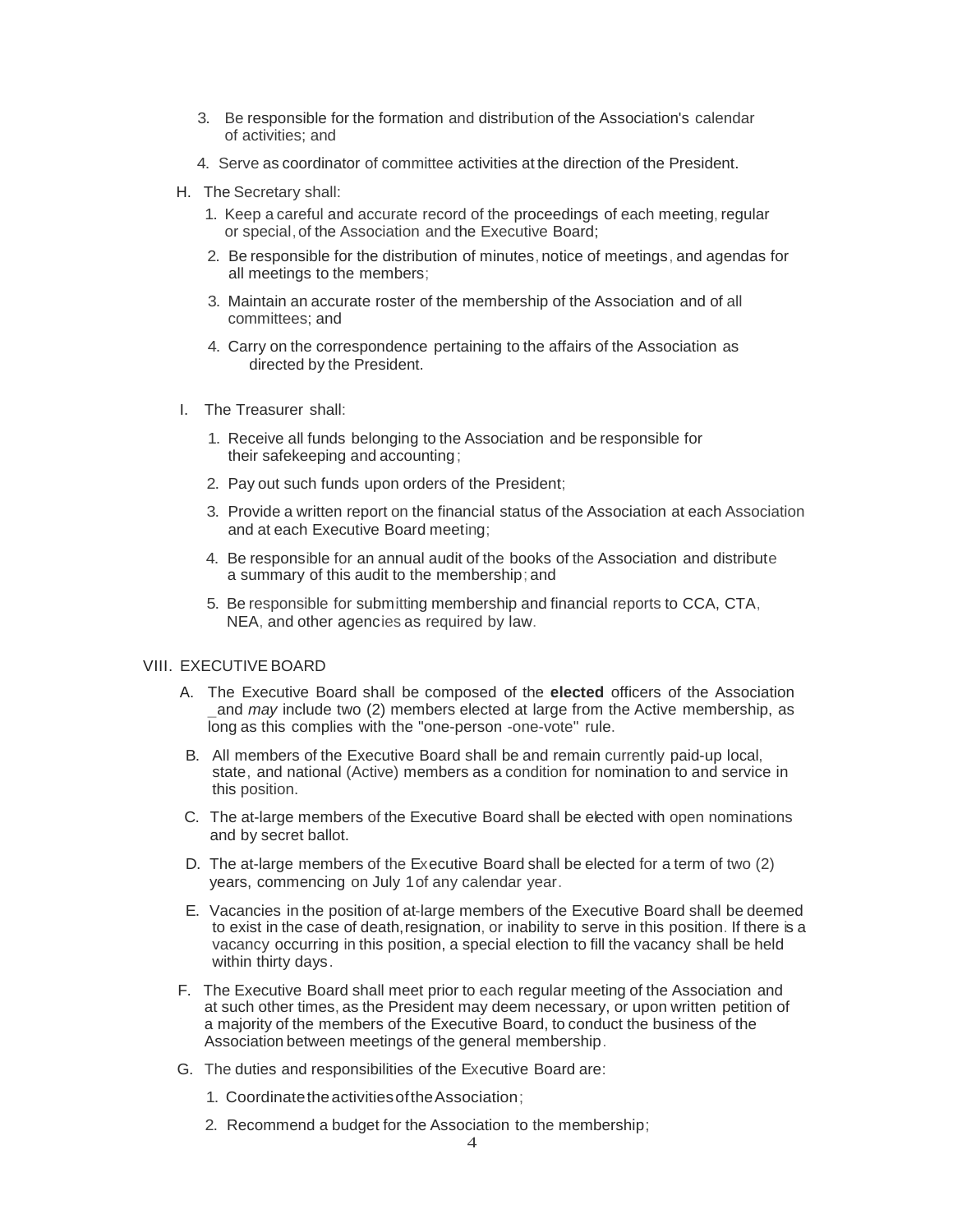- 3. Direct the bargaining activities of the Association, subject to the policies established by the Active membership;
- 4. Approve all appointments to and removal (majority vote) of committees, including Chair persons;
- 5. Approve appointment and removal (2/3 vote) of bargaining team members;
- 6. Adopt grievance procedure;
- 7. Direct the grievance activities of the Association;
- 8. Adopt the Standing Rules for the Association; and
- 9. Exercise all the business and organizational powers and duties for the Association as prescribed by law and these bylaws, subject to any restrictions that may be imposed by the General Membership.

H. A quorum for meetings of the Executive Board consists of a majority of the elected members of that body.

#### IX. BARGAINING TEAM

- A. The President shall appoint all members, alternates, and the chairperson of the Bargaining Team with the concurrence of the Executive Board.
- B. Vacancies created by resignation or inability to serve shall be filled by the Executive Board from the list of alternates
- C. The Executive Board, by a two-thirds (2/3) majority, may remove a member of the Bargaining Team.
- D. The Bargaining Team shall be under the direction of the Executive Board, and shall report, its activities to the Executive Board, as the Board requires.
- E. The Bargaining Team is empowered to reach tentative agreements with the district, subject to ratification by the Active membership.
- F. The duties of the Bargaining Team are to represent and to bargain for the bargaining unit(s).
- G. Responsibility and authority for directing the bargaining process on behalf of the Association are vested in the Executive Board subject to policies established by the, active membership.
- H. Employees ineach appropriate bargaining unitshall besurveyed todetermine contents of the proposed contract demands,andthe contract proposal for each appropriate unit shall be approved by Association members in that unit.
- I. The Executive Board shall provide for the dissemination of information regarding bargaining and the activities of the Bargaining Team to the general membership.
- J. Agreements reached between the Bargaining Team and the school board or its representatives shall be considered tentative and not binding upon the Association until such agreements have been ratified by the membership in the appropriate unit (s) unless such ratification shall have been specifically waived or otherwise delegated by that, active membership.

## X. . GRIEVANCE PROCESSING

- A. The Executive Board shall adopt with the approval of the General Membership the procedures for grievance processing.
- B. These procedures shall include, but not be limited to, the following :
	- 1. Provide for representation to assist all members of the bargaining unit(s) in processing grievances;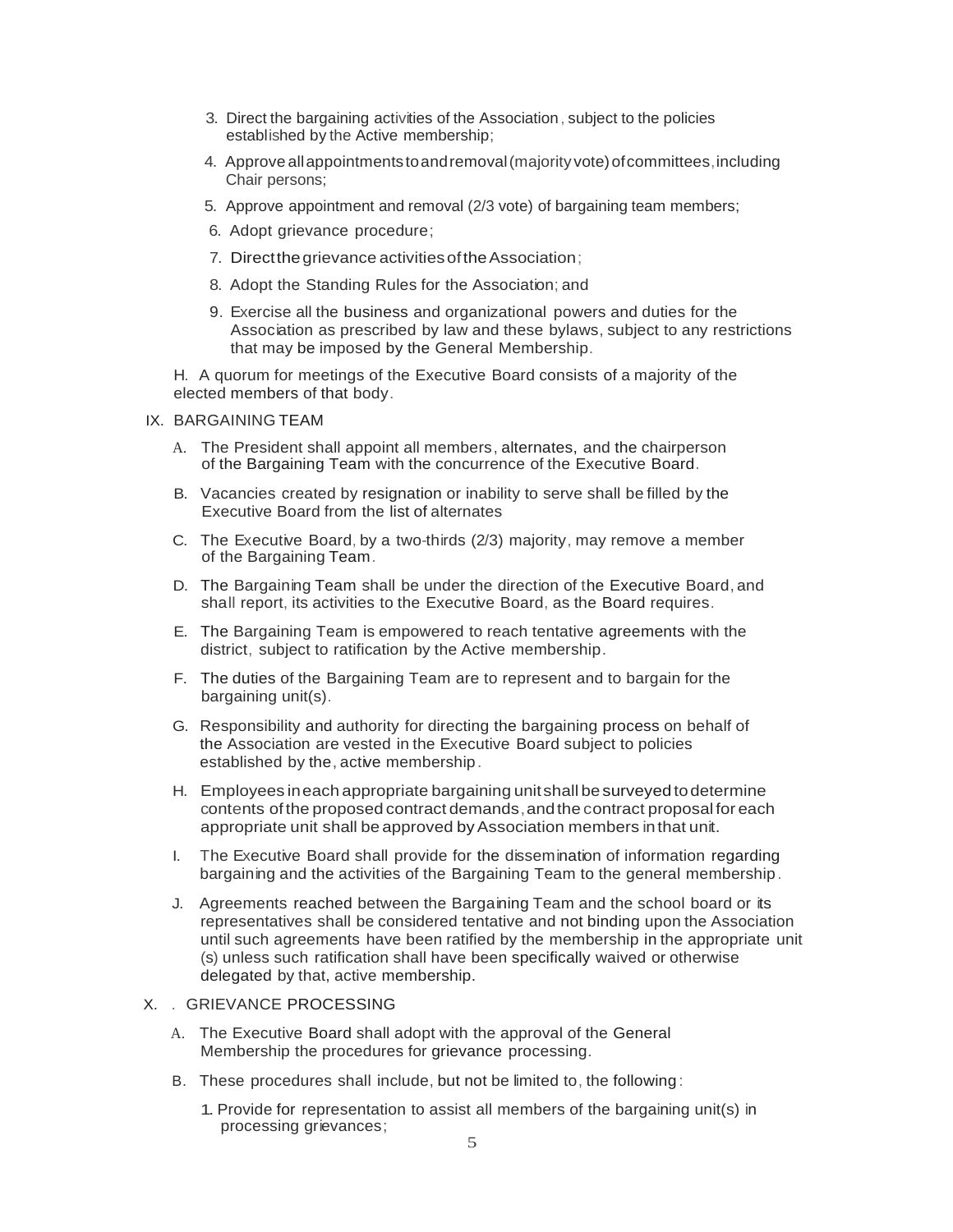- 2. Training for handling grievances; and
- 3. Evaluation of the Association's grievance policies and

procedures. XI. NOMINATIONS AND ELECTIONS

The chapter president must provide Active members an opportunity to vote in all elections.

- Chapter presidents do not have the option of deciding that such elections shall not be held except for NEA-RA Local Delegate elections where, following a period of open nominations, voting may be waived if the number of candidates is equal to or less than the number of positions to be filled and the affiliate has adopted a governing provision or election policy allowing such a practice.
- A. There shall be an appointed Elections Committee.
	- B. Elections shall be conducted with:
		- 1. Open nomination procedure;
		- 2. Secret ballot;
		- 3. All Active member vote;
		- 4. Record of voters receiving or casting ballots; and
		- 5. Majority vote, unless otherwise specified.
	- C. State Council Representative elections shall be conducted in accordance with CTA guidelines after the chapter or service center council has been notified to do so by the CTA Elections Committee.
	- D. NEA State Delegate elections shall be conducted in accordance with CTA guidelines.
	- E. NEA Local Delegate elections shall be conducted in accordance with CTNNEA guidelines.
	- F. The duties of the Elections Committee shall be to:
		- 1.Ensure that allAssociation *CCNCT*NNEAelection codes andtimelines are followed;
		- 2. Establish election timelines ;
		- 3. Develop and carry out timelines and procedures;
		- 4. Prepare ballots for election of officers and such other elections as may be necessary;
		- 5. Count the ballots and certify the results; and
		- 6. Handle initial challenges.

#### XII. PARLIAMENTARY AUTHORITY

*Robert 's Rules of Order, Newly-revised, latest edition,* shall be followed at all meetings of the Association .

XIII. AMENDMENTS

These Bylaws may be amended by a two-thirds (2/3) vote of the Active members at any regular or special meeting of the Association provided notice in writing of a proposed bylaw amendment shall have been submitted to the Secretary and made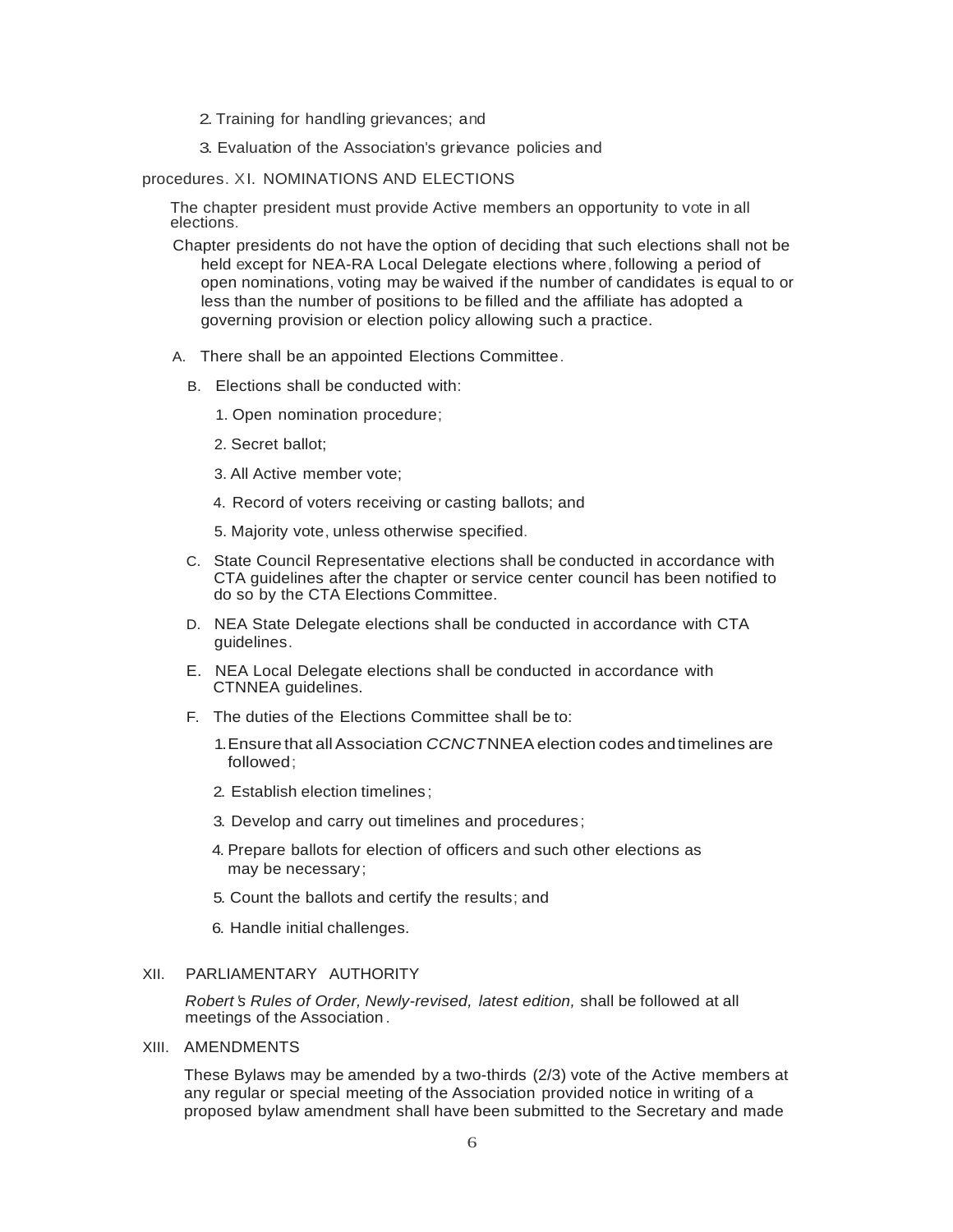available to all Active members at the meeting preceding the one at which it is to be voted upon.

## **STANDING RULES**

### **NOMINATIONS AND ELECTIONS**

#### **A. Elections Committee**

- 1. There shall be an Elections Committee.
- 2. The Elections Committee and Chairperson shall be appointed by the president and approved by the Executive Board at the beginning of each school year.
- 3. The Committee shall be composed of at least three members who are not on the Executive Board, who are familiar with the unit operations, and who are not seeking election.
- 4. The Elections Committee is charged with ensuring that elections are conducted in a fair and impartial manner.
- 5. Any Association member who is either a candidate on the ballot or whose immediate family member is a candidate shall abstain from all election committee activities on that particular ballot.

#### **B. Election Requirements**

- 1. The chapter shall ensure that an open nomination procedure is in place (i.e., any member may nominate any member, including himself or herself). The only qualification for office shall be Active membership in the chapter.
- 2. Every Active member shall be assured of voting by secret ballot.
- 3. There shall be at least a fifteen (15) calendar day period between notice of election and the actual voting.
- 4. There shall be an all Active member vote. A member who is off-track shall be sent election information by mail to his/her last known residence.
- 5. A chapter shall provide means for all Active members to vote (including vote by mail), and it shall be the responsibility of the member to notify the chapter if s/he desires a ballot at a site other than the regularly scheduled voting place.
- 6. An Active member shall acknowledge receipt of a ballot by signature on a registration sheet at the time of issuance of the ballot or on an envelope when returning the voted ballot.
- If a roster of Active members is prepared for a school site ahead of time, initials of the member may be accepted.

### **C. Announcement**

- 1. The announcement of election shall include the offices,length of terms, and the election timeline.
- 2. The announcement shall be publicized in a manner that ensures every member has an opportunity to file a declaration of candidacy.

## **D. Timeline**

- 1. Schools/Work sites on alternative calendars shall be considered when setting election timelines.
- 2. The timeline for the election shall include dates for:
	- a. Announcement of vacancy(ies) and term(s) of office using a method that will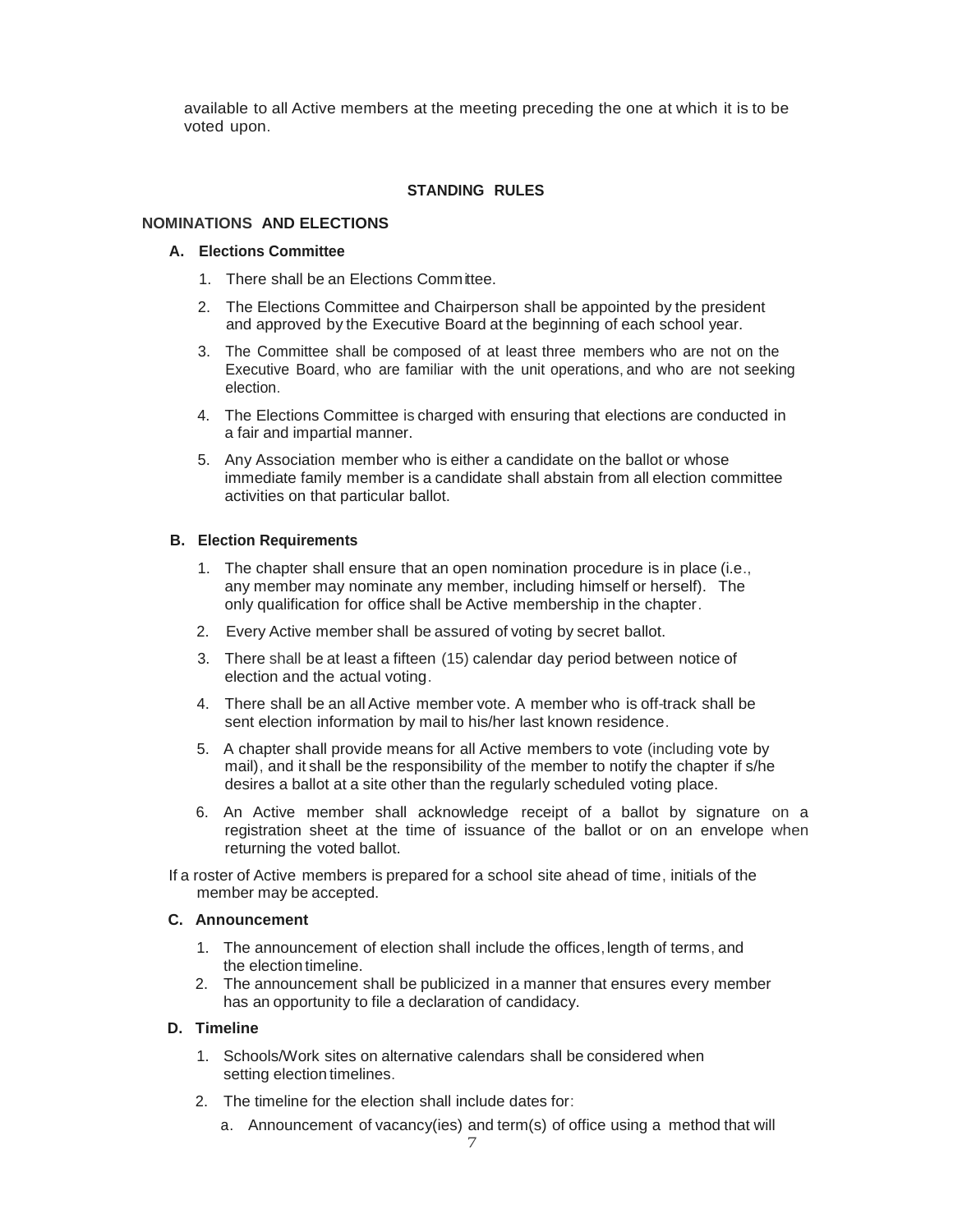ensure each member is aware of the opportunity to file a declaration of candidacy;

- b. At least fifteen (15) calendar days between the announcement date of the vacancy(ies) and the date of the election;
- c. Place, time and date of receipt (date received, not post-marked date) for declaration of candidacy forms;
- d. Final date to acknowledge candidates' declaration of candidacy;
- e. Date for preparation of ballots;
- f. Date on which ballots will be distributed:
- g. Date by which to request a ballot;
- h. Date(s) when voting will take place;
- i. Deadline date (date received, not post-marked date), time and place for return of ballots;
- j. Date, time and place where ballots will be counted, which should be immediately following the deadline for receipt of voted ballots;
- k. Date that announcement of results shall be made to leadership, candidates, members, and posted at each work site, which date shall be not later than five (5) calendar days following the counting of ballots;
- I. Dates and timelines for run-off election, if necessary; and,
- m. Deadline for filing of challenges to initial election and run-off if held (date received, not post-marked date).

# **E. Finances and Use of Unit Resources**

- 1. Chapter monies received through dues, assessment or similar levy shall not be used to promote any candidate.
- 2. A candidate may not accept direct contributions from a chapter's treasury or indirect contributions in the form of use of a chapter's assets, facilities, staff, equipment, mailings, good will and credit.
- 3. A unit may not state or indicate its preference for a candidate in the unit's publications.
- 4. The official logo of the unit or official Association title may not be used in a way that suggests that the candidate has the support of the unit, CTA, or any of its affiliates.

## **F. Candidate's Rights**

- 1. Privileges extended toone candidate shall beextended toallcandidates.
- 2. Each candidate shall receive a copy of the election timeline, procedures and guidelines.
- 3. Each candidate shall have the right to a list of the name and address of work sites and the number of Active members at each site for the purposes of campaigning.

## **G. Ballot**

1. The names of the candidates shall be printed on the ballot in CTA alphabetical order. The name of each candidate shall be as printed on the declaration of candidacy. When a candidate's last name is hyphenated, the name before the hyphen shall be used for placement on the ballot.

In the event that the last name of more than one candidate begins with the same letter or more than one candidate has the same last name, the CTA alphabetical order shall continue to be applied throughout the name including the first name.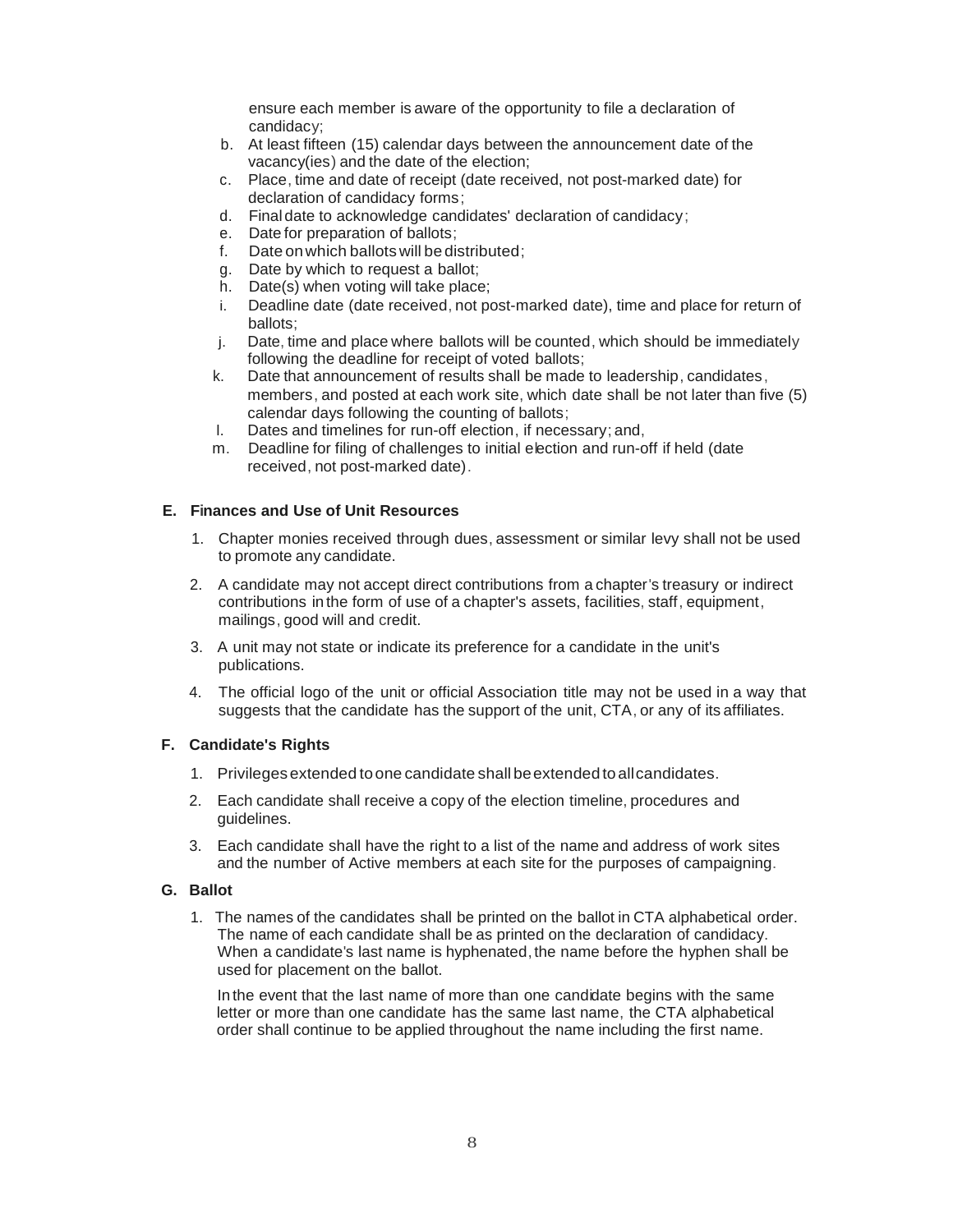- 2. The ballot shall state the name of the office/position, the term, and the names of the candidates.
- 3. The ballot shall include space for a write-in candidate, except in run-off elections.

(Each method of voting must be included in your standing rules in order for your Bylaws/Standing Rules to be in compliance with CTA)

# **H. Distribution of Ballots and Method of Voting**

- 1. Each member shall receive a ballot.
- 2. Voting shall be by one or a combination of the following methods:
	- a. At School/Work Site/Specified Voting Site

If a Site Representative is a candidate, refer to *A. Elections Committee,* 5.

- 1) Voting At School/Work Site(s)/Specified Voting Site
	- a) Each voter must sign or initial a voter roster/sign-up sheet before receiving a ballot.
		- (1)Voter Roster- List of eligible voters .
		- (2)Voter Sign-up Sheet- List of eligible voters which includes a place for asignature.
	- b) The marked ballot must be returned to a designated site representative or ballot box.
	- c) Site representatives must return all voter roster/sign-up sheets and ballots to the Elections Committee by the designated date and time. Ballots must be secured and uncounted.
	- d) Active members who are off-track or on a dues paying leave shall be notified by mail in order to provide them an opportunity and right to vote.
	- e) Preliminary counts shall not be completed at school/work sites.
- 2) Voting At School/Work Site(s)/Specified Voting Site Using Envelopes

When voting is conducted at school or specified sites using envelopes , the procedure shall be as follows:

- a) A list of current Active members shall be prepared, which includes each member's name and school/work address.
- b) The voter shall be provided with the following:
	- (1)A ballot;
	- (2)Instructions on folding of the ballot in the inner envelope; placement of the ballot in the unsigned inner envelope; signature on the outer envelope; and deadline date for receipt of the voted ballot at the chapter office;
	- (3)A small envelope (inner envelope) in which to place the voted ballot; and,
	- (4)A larger envelope (outer envelope) addressed to the chapter, on which the voter prints and signs his/her name.
- c) At the time of counting of the ballots, the names on the outer envelope shall be checked against the official list of voters. The name on the official list shall be marked to show that the voter has returned a ballot.
- d) The outer envelope shall then be opened and put in a separate stack for safekeeping as a record of voters.
- e) All inner envelopes shall be placed in a separate receptacle.
- f) The inner envelopes shall be slit and the ballots removed from the envelopes, stacked and then counted.
- g) Active members who are off-track or on a dues paying leave shall be notified by mail in order to provide them an opportunity to vote.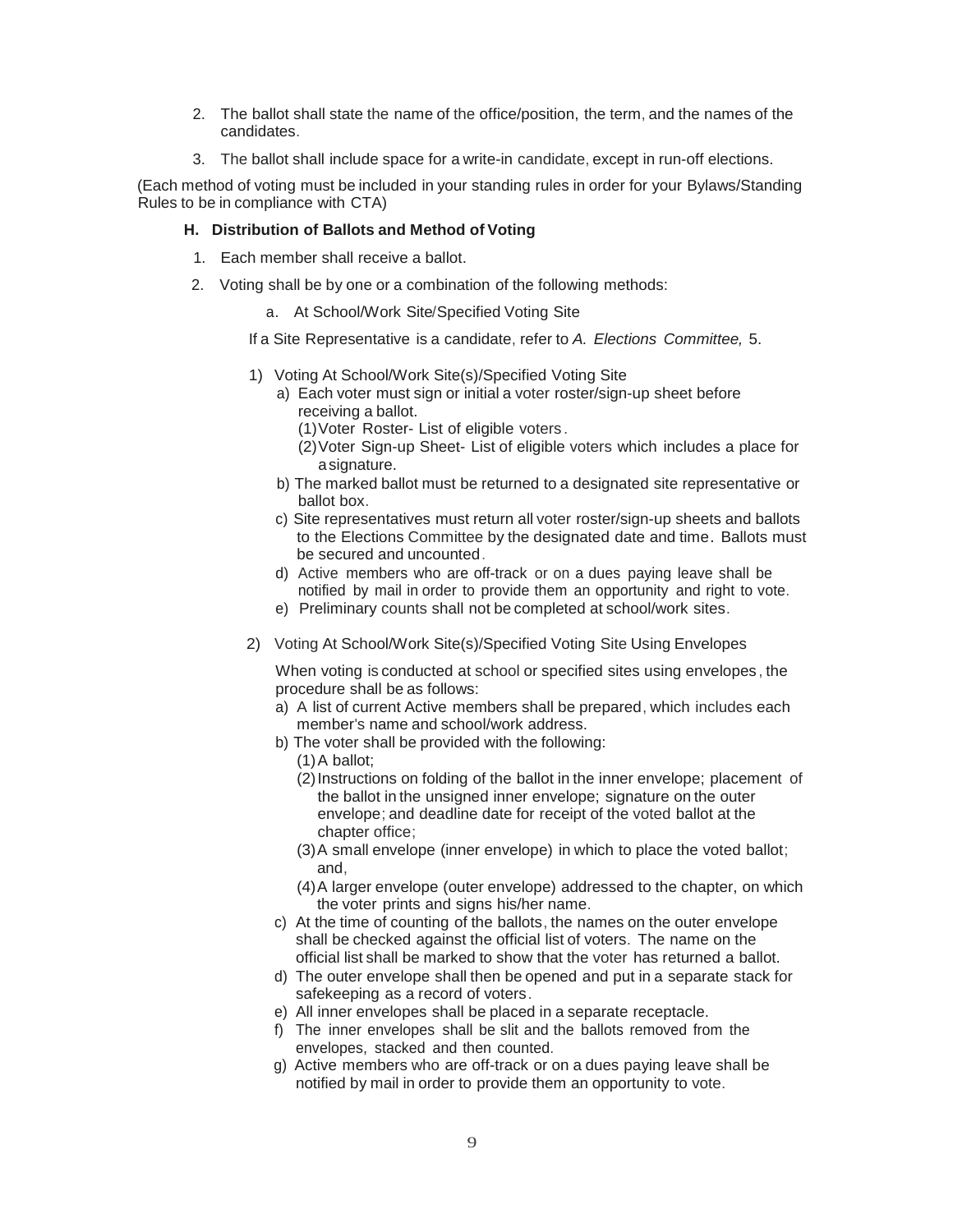b. By mail

When the voting is conducted by mail, the procedure shall be as follows: Active members who are off-track or on a dues paying leave shall be notified by mail in order to provide them an opportunity to vote.

c. Electronic Voting If the Executive Board determines that Electronic Voting will be used, CTA guidelines will be followed.

Special care should be taken in all phases of handling of ballots to ensure the accuracy and the secrecy of voting by mail. The following procedures and guidelines have been developed for this situation:

1) A list of current Active members shall be prepared, which includes the following: name, school/work and home address.

2) The mailing list shall exactly correspond to the current official roll of voting members.

- 3) Each voter shall be provided with:
	- a) A ballot;
	- b) Instructions on:
		- (1) Folding and placing of the ballot in the unsigned inner envelope;
		- (2) Placing of the unsigned inner envelope into the outer envelope;
		- (3) Signature and school on the outer envelope addressed to the chapter; and
		- (4) Deadline date for receipt of the voted ballot at the chapter office.
	- c) Inner envelope;
	- d) Outer return envelope, addressed to the chapter.
- 4) The ballot shall be date stamped when it is received in the chapter office and then put in a safe place until the votes are to be counted.
- 5) At the time of counting, the names on the outer envelope shall be checked against the official list of eligible voting members.
- 6) The outer envelopes shall then be opened and put in a separate stack for safekeeping as a record of voters.
- 7) All inner envelopes shall be placed in a separate receptacle.
- 8) The inner envelopes shall be slit and the ballots removed from the envelopes, stacked, and then counted.

## I. **Vote Requirement**

All vote requirements shall be established in accordance with CTA guidelines. Unless otherwise specified, all elections shall be decided by majority vote. Write-in votes are valid and must be counted.

- 1. A majority vote means more than half of the legal votes cast for each office/position on the ballot.
- 2. A plurality vote means the largest number of votes to be given any candidate or issue.
- 3. A two-thirds (2/3) vote means at least two thirds (2/3) of the legal votes cast,
- 4. For unit officers, the election will be by majority.
- 5. For State Council:
	- a. CCA runs the elections for State Council.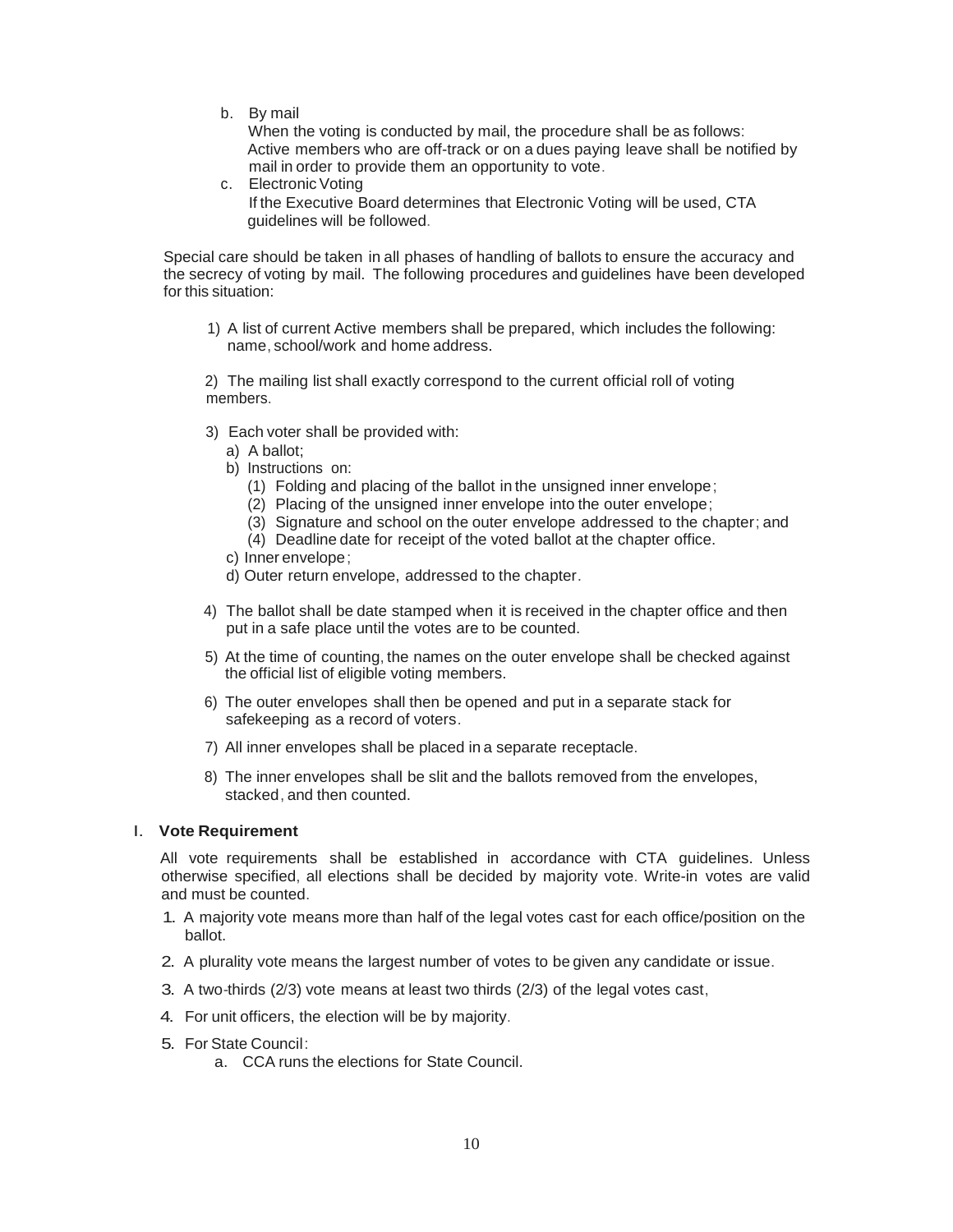- 6. If a candidate does not receive a majority vote, a run-off election shall be conducted among the candidates receiving the highest number of votes. The names on the ballot will be one (1) more than the number of vacancies to be filled. When there are only two candidates for an office, the candidate receiving the higher number of legal votes cast shall be declared elected. **There shall be no provisions for write-in candidates in run-off elections.**
- 7. For NEA Local Delegates, the election will be by majority or plurality vote, as defined in the unit's governance documents. Results must be sent to the CTA Governance Department and to the Service Center Council.
- 8. An election for NEA Delegates may be waived and the candidate(s) declared elected if, following a period of open nominations, the number of candidates is equal to or less than the number of delegate positions to be filled. An affiliate utilizing this provision must have adopted a governing provision or election policy allowing such a practice. This election practice will not generate successor delegates unless the nomination process requires candidates for both regular and successor delegate positions.
- 9. For NEA State Delegates, the election will be by majority or plurality vote as defined in the unit's governance documents. Successor delegates (alternates) are ranked in the order of votes received. Results must be sent to the Service Center Council, which will forward the results to CTA
- 10. For additional CTAINEA election guidelines refer to the official CTA Elections Manual.

## **J. Counting of Ballots**

- 1. Each candidate may designate one observer, who may be the candidate, to observe the vote counting process. The observer shall not interfere with the work of the Elections Committee and must remain in the room where the vote count is taking place.
- 2. The Elections Committee shall count the ballots, which should be immediately following the deadline for receipt of voted ballots.
- 3. Each office/position on the ballot shall be treated as a separate race.
- 4. Blank and/or illegal ballots for each office/position shall be set aside. Examples include the following:
	- a. Member not listed on the voter roster;
	- b. Voter's intent unclear;
	- c. Votes cast for more than number allowed;
	- d. Votes cast on unofficial ballot (probably reproduced); and,
	- e. Candidate is not a member.
- 5. Ballots set aside and not counted are:
	- a. More ballots than signature;
	- b. Ballot(s) submitted after deadline; and
	- c. Voting envelopes without a signature.
- 6. The Elections Committee should categorize each illegal ballot, make a determination on whether the vote(s) in that category should be counted separately, as listed in 4 above, and make a note of the decision. The ballots should remain separate.
- 7. The Elections Committee will prepare the Teller's Report, recording information on the total number of votes cast, the number needed to win/pass,the number of votes received by each candidate/issue and the number of blank and illegal ballots for each office/position with an explanation of illegality, and signed by each Elections Committee member. The Teller's Report shall not contain a school-by-school or site-by-site breakdown report.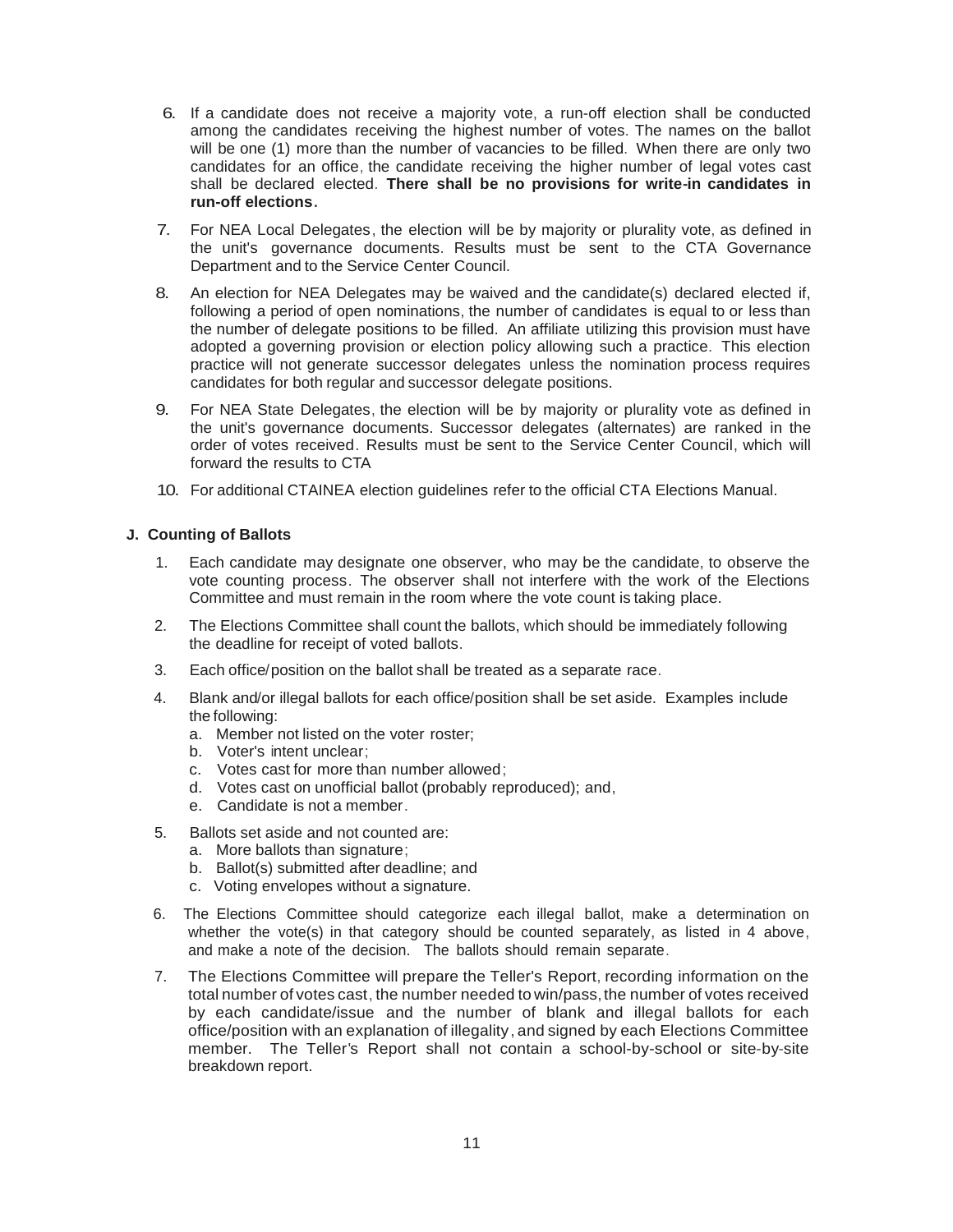- 8. The Chairperson of the Elections Committee will deliver the report of the election results to the president and interested parties. The election results shall be posted at each work site as soon as possible following the election.
- 9. The ballots and voter sign-up sheets should be retained by the unit for one year after the election.

# **K. Observers**

- 1. Each candidate shall be allowed to have an observer(s) (put appropriate number if more than one) at the vote counting site and shall give the name(s) of the observer(s) to the Elections Committee before counting.
- 2. An observer shall not interfere with the counting and shall stay in the counting area until the President or designee has been notified of the results and has notified each candidate of the results.

# **L. Challenge Procedure**

- 1. A challenge cannot be initiated until after the results of the elections have been posted at each work site.
- 2. Challenges for election of State Council Representatives, Alternates, State, and Local delegates to NEA RA follow procedures in the *CTA Elections Manual.*
- 3. The challenging party(ies) must notify the unit president and elections chair of a challenge in writing within ten (10) calendar days after the announcement of the results of the election. If the unit president is a candidate on the ballot, please see item number 5.

The notification must:

- a. Specify which unit bylaw(s) and/or standing rule(s) have been violated.
- b. Attach evidence oftheviolations,insofaraspossible.
- c. List names and addresses of parties who can give evidence.
- 4. Upon receipt of the challenge, the Elections Committee will notify all the candidates in the election being challenged that a challenge has been filed. Within ten (10) calendar days after receipt of the challenge, the unit's Elections Committee shall, in accordance with the unit's bylaws and standing rules, conduct an investigation and determine whether or not the challenge:
	- a. Is a violation of the unit's election requirement(s).
	- b. Is supported by the appropriate documentation.
	- c. Requires more information.The information will be obtained via the most feasible method.
	- d. Identified violation(s) that may have affected the outcome of the election.
	- e. Within the same 10 calendar day period, the unit's Elections Committee shall submit a written report including issues and recommendations to the Chapter President and the Governance Board.
- 5. Any member of the Governance Board who was a candidate on the ballot, or whose immediate family member is a candidate on the ballot, shall abstain from voting on the report. If in the case where the majority of the Governance Board is unable to act on the challenge the decision shall move to the next highest decision making body according to the unit's governance documents.
- 6. The Governance Board shall act onthe report no laterthan 10calendar days following receipt of the written report of the elections committee in accordance with CTA Challenge Procedures as described in Appendix O - CTA Challenge Procedures- Local Elections of CTA Elections Manual. The Governance Board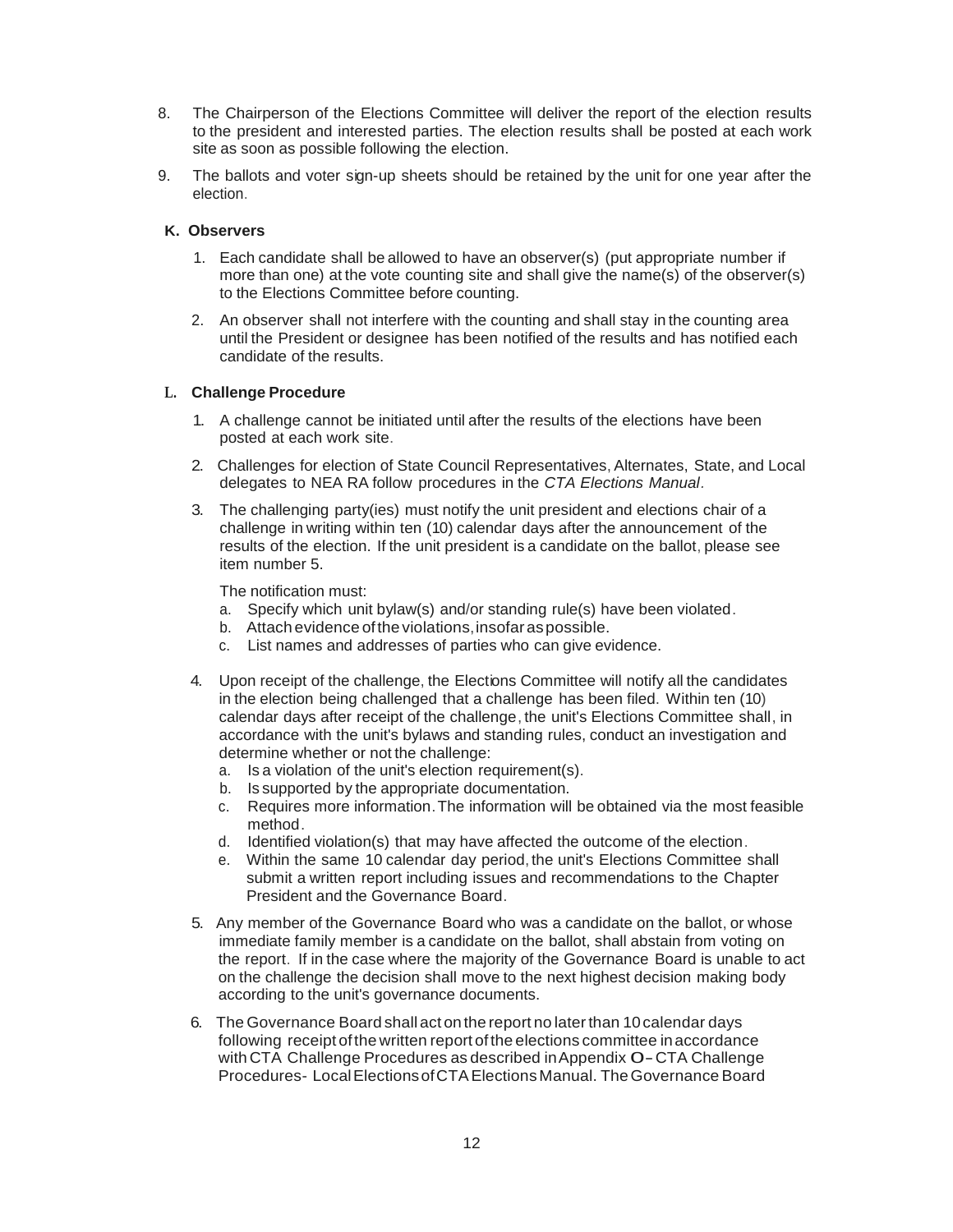must issue its decisions in writing to the challenger and the Elections Committee Chair.

- 7. If the challenging party(ies) wish(es) to appealthe decision of the unit's governance body, he/she may file an appeal in writing within ten (10) calendar days from the date of the decision of the governance body to the CTA President. The appeal shall be the original challenge filed at the unit level, and shall include:
	- a. Specifically which unit bylaw(s) and/or standing rule(s) have been violated.
	- b. Attached evidence of the violations, insofar as possible.
	- c. List names and address of parties who can give evidence.
	- d. Written response of unit's governance body to original challenge.
- 8. If the Governance Board fails to act within ten (10) calendar days of the initial challenge, the individual may file an appeal as described in 7 (a-c) above by writing to the CTA President.
- 9. The challenge procedure for election of State Council Representatives and Alternates, and State or Local Delegates to the NEA Representative Assembly is outlined in the CTA Elections Manual.

### **M. InitiativeProcedures**

- 1. The Active membership shall have the authority to make decisions on any matters affecting the Association or its activities through the initiative process.
- 2. An Active member shall file a notice of the intent to circulate a petition with the chapter president by including a copy of the petition to be circulated, and the names of at least three persons supporting the proposed measure and responsible for its circulation.
- 3. The chapter president shall register the receipt of the notice of the intent to circulate, and acknowledge such registration in writing with the member filing the notice.
- 4. The timeline for gathering signatures will commence the day that the notice of intent is registered. A maximum of fifteen (15) calendar days shall be permitted to obtain the signatures of at least sixty percent (60%) or more of the Active members of the chapter.The petition shall contain the question proposed to be placed on the ballot.
- 5. The circulators shall present to the chapter president the petition(s) containing original signatures.
- 6. The chapter president shall have thirty (30) calendar days in which to verify the membership of the signers of the petition.
- 7. If there are insufficient signatures, the petition circulator will be notified within 3 calendar days, that the petition failed for a lack of signatures.
- 8. The chapter president shall cause a ballot to be furnished to the members no less than 15 calendar days after verification of membership, provided that the period that school is officially not in session shall not be included in this count.
- 9. Regular election procedures (e.g., election of officers) shall be followed including voting times.
- 10. The proposal shall take effect immediately upon receipt of the required number of votes, unless otherwise specified.

#### **N. Referendum Procedures**

1. Any action or proposed action of the Representative Council or the Executive Board shall be referred to a vote of the Active membership upon two-thirds vote of the Representative Council at any valid meeting.